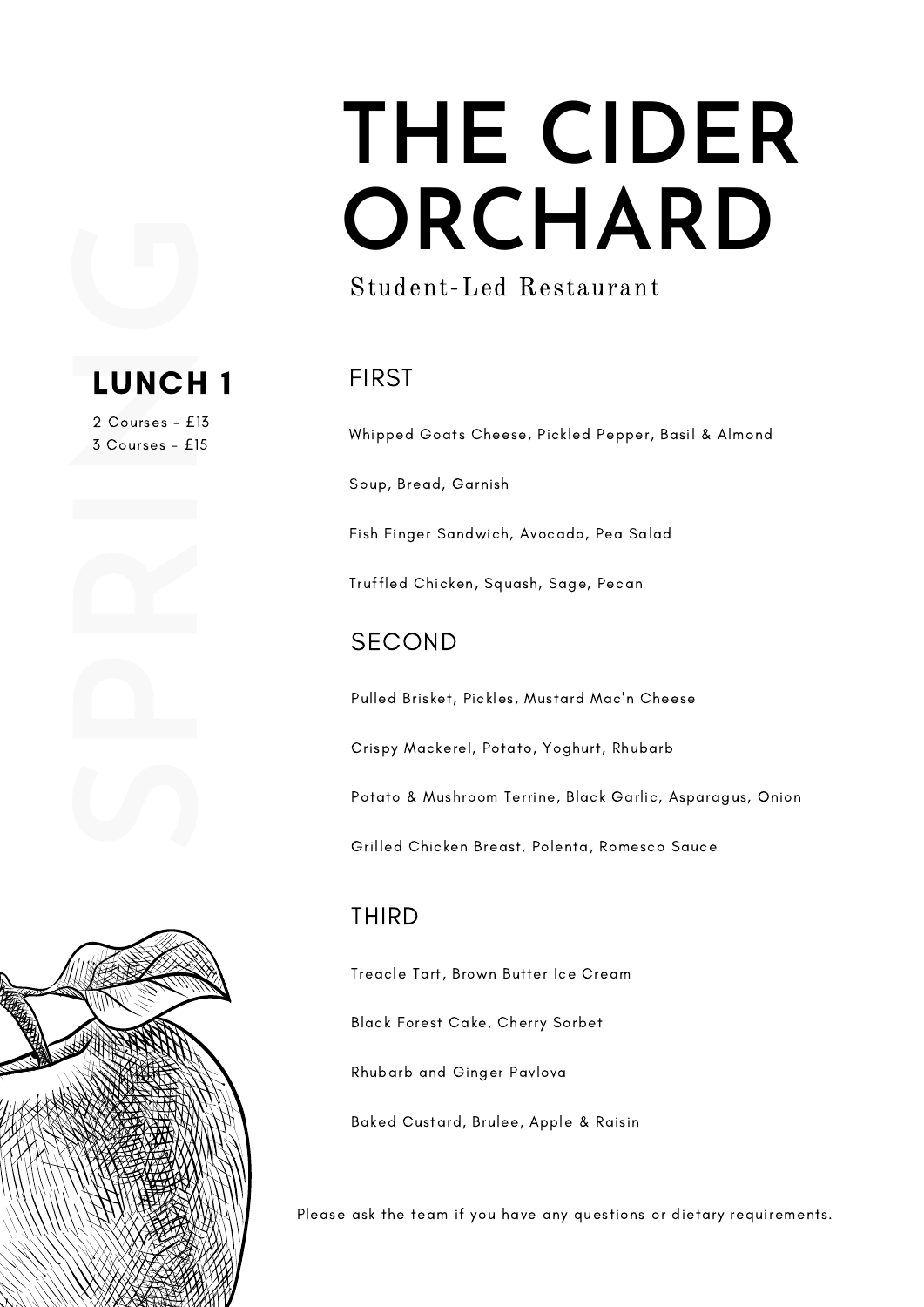## **THE CIDER ORCHARD**

### Student-Led Restaurant

# **SUPPER**<br>4 Courses & Snac

### FIRST

4 Courses & Snacks - £25





"Crabbage"

Soup, Bread, Garnish

Venison Tartare, Beetroot, Smoke, Sour Cream

Salt Baked Turnip, Crisp Panko, Truffle, Hazelnut

#### SECOND

Beef Rump, Brisket Hash Brown, Pickles, Ketchup Roast Cod, Chorizo, Chicken Wing, Clam, Romesco Dressing Potato Terrine, Wild Mushroom, Asparagus, Egg Pork Loin, Soft Polenta, Grilled Leek, Crispy Shallot

### THIRD

Iced Ginger & Rhubarb Parfait, Gingerbread

Black Forest, Cherry Sorbet

Blood Orange French Toast, Praline, Honey

Ragstone, Red Pepper Jam, Peanut & Seed Brittle

Please ask the team if you have any questions or dietary requirements.